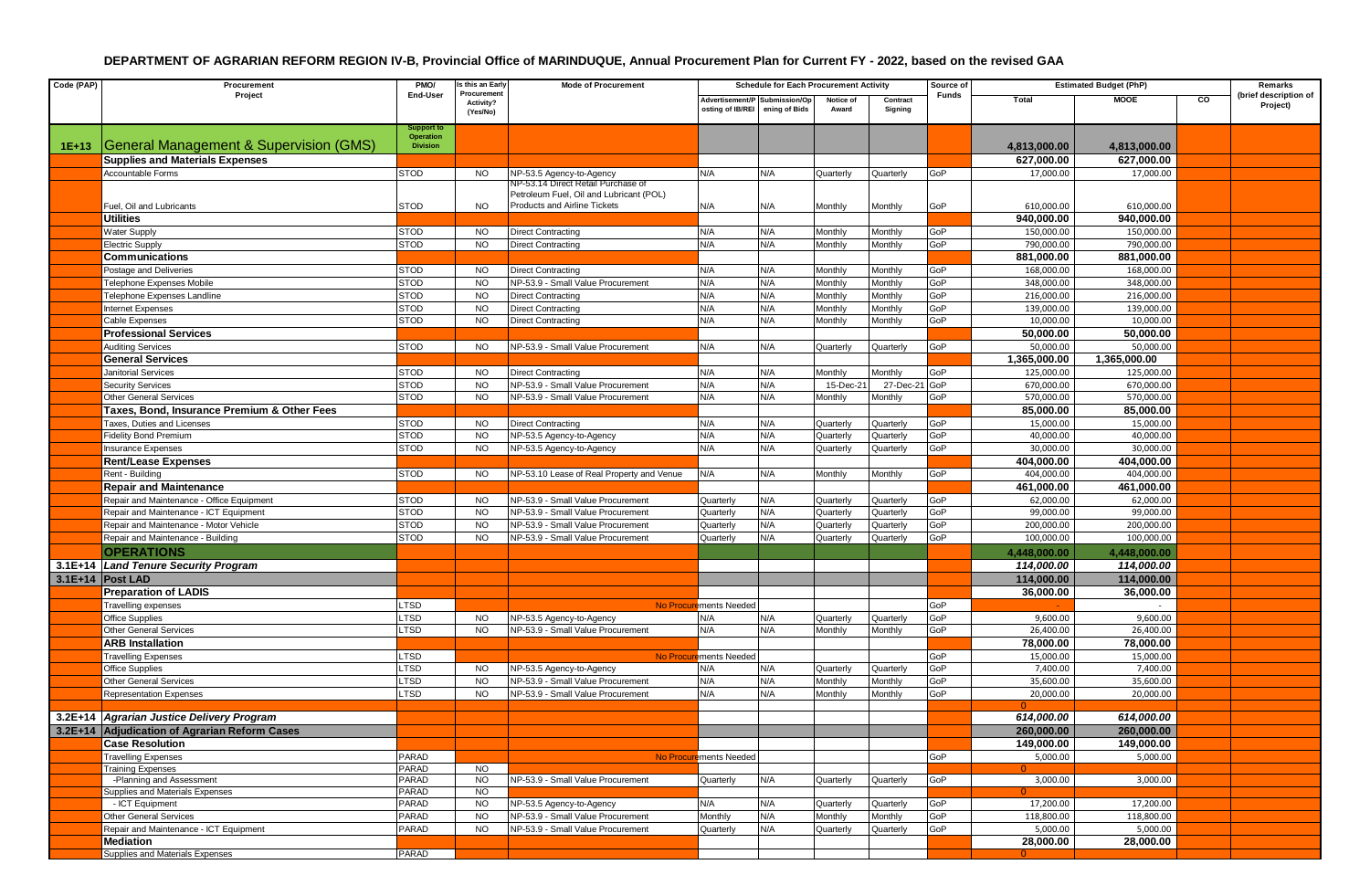| Code (PAP) | Procurement                                             | PMO/     | s this an Early                      | <b>Mode of Procurement</b>        |                                                   | <b>Schedule for Each Procurement Activity</b> |                    |                     | Source of |                | <b>Estimated Budget (PhP)</b> |    | Remarks                           |
|------------|---------------------------------------------------------|----------|--------------------------------------|-----------------------------------|---------------------------------------------------|-----------------------------------------------|--------------------|---------------------|-----------|----------------|-------------------------------|----|-----------------------------------|
|            | Project                                                 | End-User | Procurement<br>Activity?<br>(Yes/No) |                                   | Advertisement/P Submission/Op<br>osting of IB/REI | ening of Bids                                 | Notice of<br>Award | Contract<br>Signing | Funds     | Total          | <b>MOOE</b>                   | co | (brief description of<br>Project) |
|            | - Office Supplies - common use supplies                 | PARAD    | NO.                                  | NP-53.5 Agency-to-Agency          | N/A                                               | N/A                                           | Quarterly          | Quarterly           | GoP       | 28,000.00      | 28,000.00                     |    |                                   |
|            | Post Judgement                                          |          |                                      |                                   |                                                   |                                               |                    |                     |           | 1,000.00       | 1,000.00                      |    |                                   |
|            | <b>Travelling Expenses</b>                              | PARAD    |                                      |                                   | No Procurements Needed                            |                                               |                    |                     | GoP       | 1,000.00       | 1,000.00                      |    |                                   |
|            | Registration of Judgement in the book of entry          |          |                                      |                                   |                                                   |                                               |                    |                     |           | 6,000.00       | 6,000.00                      |    |                                   |
|            | <b>Travelling Expenses</b>                              | PARAD    |                                      |                                   | No Procurements Needed                            |                                               |                    |                     | GoP       | 6,000.00       | 6,000.00                      |    |                                   |
|            | <b>Execution / Implementation</b>                       |          |                                      |                                   |                                                   |                                               |                    |                     |           | 37,000.00      | 37,000.00                     |    |                                   |
|            | Travelling expenses                                     | PARAD    |                                      |                                   | No Procurements Needed                            |                                               |                    |                     | GoP       | 6,000.00       | 6,000.00                      |    |                                   |
|            | <b>Training Expenses</b>                                | PARAD    |                                      |                                   |                                                   |                                               |                    |                     |           |                |                               |    |                                   |
|            | - Cascading                                             | PARAD    | NO.                                  | NP-53.9 - Small Value Procurement | Quarterly                                         | N/A                                           | Quarterly          | Quarterly           | GoP       | 3,000.00       | 3,000.00                      |    |                                   |
|            | Supplies and Materials Expenses                         | PARAD    |                                      |                                   |                                                   |                                               |                    |                     |           |                |                               |    |                                   |
|            | - Other Supplies and Materials                          | PARAD    | <b>NO</b>                            | NP-53.9 - Small Value Procurement | N/A                                               | N/A                                           | Quarterly          | Quarterly           | GoP       | 7,800.00       | 7,800.00                      |    |                                   |
|            | <b>Other General Services</b>                           | PARAD    | <b>NO</b>                            | NP-53.9 - Small Value Procurement | Monthly                                           | N/A                                           | Monthly            | Monthly             | GoP       | 3,200.00       | 3,200.00                      |    |                                   |
|            | <b>Representation Expenses</b>                          | PARAD    | <b>NO</b>                            | NP-53.9 - Small Value Procurement | Monthly                                           | N/A                                           | Monthly            | Monthly             | GoP       | 17,000.00      | 17,000.00                     |    |                                   |
|            | <b>LAD Related Activities (Writ of Installation)</b>    |          |                                      |                                   |                                                   |                                               |                    |                     |           | 39,000.00      | 39,000.00                     |    |                                   |
|            | <b>Travelling Expenses</b>                              | PARAD    |                                      |                                   | No Procurements Needed                            |                                               |                    |                     | GoP       | 5,000.00       | 5,000.00                      |    |                                   |
|            | <b>Training Expenses</b>                                |          |                                      |                                   |                                                   |                                               |                    |                     |           |                |                               |    |                                   |
|            | -Planning and Assessment                                | PARAD    | NO.                                  | NP-53.9 - Small Value Procurement | Quarterly                                         | N/A                                           | Quarterly          | Quarterly           | GoP       | 4,000.00       | 4,000.00                      |    |                                   |
|            | Supplies and Materials Expenses                         |          |                                      |                                   |                                                   |                                               |                    |                     |           |                |                               |    |                                   |
|            | -Office Supplies - common use supplies                  | PARAD    | <b>NO</b>                            | NP-53.5 Agency-to-Agency          | N/A                                               | N/A                                           | Quarterly          | Quarterly           | GoP       | 18,000.00      | 18,000.00                     |    |                                   |
|            | Repair and Maintenance - ICT Equipment                  | PARAD    | NO.                                  | NP-53.9 - Small Value Procurement | Quarterly                                         | N/A                                           | Quarterly          | Quarterly           | GoP       | 7,000.00       | 7,000.00                      |    |                                   |
|            | <b>Representation Expenses</b>                          | PARAD    | <b>NO</b>                            | NP-53.9 - Small Value Procurement | Monthly                                           | N/A                                           | Monthly            | Monthly             | GoP       | 5,000.00       | 5,000.00                      |    |                                   |
|            | 3.2E+14 Resolution of Agrarian Law Implementation Cases |          |                                      |                                   |                                                   |                                               |                    |                     |           | 59,000.00      | 59,000.00                     |    |                                   |
|            | <b>Travelling Expenses</b>                              | Legal    |                                      |                                   | No Procurement Needed                             |                                               |                    |                     | GoP       | 59,000.00      | 59,000.00                     |    |                                   |
|            | <b>Training Expenses</b>                                |          |                                      |                                   |                                                   |                                               |                    |                     |           |                |                               |    |                                   |
|            | -Year-End Assessment LCMS                               | Legal    | <b>NO</b>                            | NP-53.9 - Small Value Procurement | N/A                                               | N/A                                           | Quarterly          | Quarterly           |           |                |                               |    |                                   |
|            | 3.2E+14 Provision of Agrarian Legal Assistance (PALA)   |          |                                      |                                   |                                                   |                                               |                    |                     |           | 295,000.00     | 295,000,00                    |    |                                   |
|            | Mediation                                               |          |                                      |                                   |                                                   |                                               |                    |                     |           | 55,000.00      | 55,000.00                     |    |                                   |
|            | Travelling expenses                                     | ∟egal    |                                      |                                   | No Procurement Needed                             |                                               |                    |                     | GoP       | 10,000.00      | 10,000.00                     |    |                                   |
|            | <b>Training Expenses</b>                                | Legal    |                                      |                                   |                                                   |                                               |                    |                     |           |                |                               |    |                                   |
|            | -Planning and Assessment                                | Legal    | NO.                                  | NP-53.9 - Small Value Procurement | Quarterly                                         | N/A                                           | Quarterly          | Quarterly           | GoP       | 10,000.00      | 10,000.00                     |    |                                   |
|            | Supplies and Materials Expenses                         |          |                                      |                                   |                                                   |                                               |                    |                     |           |                |                               |    |                                   |
|            | -Office Supplies and Equipment                          | Legal    | <b>NO</b>                            | NP-53.5 Agency-to-Agency          | N/A                                               | N/A                                           | Quarterly          | Quarterly           | GoP       | 15,000.00      | 15,000.00                     |    |                                   |
|            | <b>Other General Services</b>                           | Legal    | <b>NO</b>                            | NP-53.9 - Small Value Procurement | Monthly                                           | N/A                                           | Monthly            | Monthly             | GoP       | 20,000.00      | 20,000.00                     |    |                                   |
|            | <b>Representation in Judicial Courts</b>                |          |                                      |                                   |                                                   |                                               |                    |                     |           | 23,000.00      | 23,000.00                     |    |                                   |
|            | <b>Travelling expenses</b>                              | Legal    |                                      |                                   | No Procurement Needed                             |                                               |                    |                     | GoP       |                | $\sim$                        |    |                                   |
|            | <b>Training Expenses</b>                                | Legal    |                                      |                                   |                                                   |                                               |                    |                     |           | $\Omega$       |                               |    |                                   |
|            | -Legal Case Monitoring System & Cascading               | Legal    | NO.                                  | NP-53.9 - Small Value Procurement | Quarterly                                         | N/A                                           | Quarterly          | Quarterly           | GoP       | 2,000.00       | 2,000.00                      |    |                                   |
|            | Supplies and Materials Expenses                         |          |                                      |                                   |                                                   |                                               |                    |                     |           | $\Omega$       |                               |    |                                   |
|            | -Office Supplies and Equipment                          | Legal    | <b>NO</b>                            | NP-53.5 Agency-to-Agency          | N/A                                               | N/A                                           | Quarterly          | Quarterly           | GoP       | 10,000.00      | 10,000.00                     |    |                                   |
|            | <b>Other General Services</b>                           | Legal    | <b>NO</b>                            | NP-53.9 - Small Value Procurement | Monthly                                           | N/A                                           | Monthly            | Monthly             | GoP       | 11,000.00      | 11,000.00                     |    |                                   |
|            | Representation expenses                                 | Legal    | <b>NO</b>                            | NP-53.9 - Small Value Procurement | N/A                                               | N/A                                           | Quarterly          | Quarterly           | GoP       |                |                               |    |                                   |
|            | Reconstitution                                          |          |                                      |                                   |                                                   |                                               |                    |                     |           | 70,000.00      | 70,000.00                     |    |                                   |
|            | Travelling expenses                                     | Legal    |                                      |                                   | No Procurement Needed                             |                                               |                    |                     | GoP       |                |                               |    |                                   |
|            | <b>Training Expenses</b>                                | Legal    |                                      |                                   |                                                   |                                               |                    |                     |           | $\overline{0}$ |                               |    |                                   |
|            | -Legal Case Monitoring System (LCMS)                    | Legal    | NO.                                  | NP-53.9 - Small Value Procurement | Quarterly                                         | N/A                                           | Quarterly          | Quarterly           | GoP       |                | $\sim$                        |    |                                   |
|            | Supplies and Materials Expenses                         | Legal    |                                      |                                   |                                                   |                                               |                    |                     |           | $\Omega$       |                               |    |                                   |
|            | -Office Supplies and Equipment                          | Legal    | <b>NO</b>                            | NP-53.5 Agency-to-Agency          | N/A                                               | N/A                                           | Quarterly          | Quarterly           | GoP       | 35,000.00      | 35,000.00                     |    |                                   |
|            | <b>Other General Services</b>                           | Legal    | <b>NO</b>                            | NP-53.9 - Small Value Procurement | Monthly                                           | N/A                                           | Monthly            | Monthly             | GoP       | 25,000.00      | 25,000.00                     |    |                                   |
|            | Repair and Maintenance - ICT Equipment                  | Legal    | NO.                                  | NP-53.9 - Small Value Procurement | Quarterly                                         | N/A                                           | Quarterly          | Quarterly           | GoP       | 5,000.00       | 5,000.00                      |    |                                   |
|            | <b>Representation Expenses</b>                          | Legal    | NO.                                  | NP-53.9 - Small Value Procurement | Quarterly                                         | N/A                                           | Quarterly          | Quarterly           | GoP       | 5,000.00       | 5,000.00                      |    |                                   |
|            | <b>Representation in Quasi-Judicial Bodies</b>          |          |                                      |                                   |                                                   |                                               |                    |                     |           | 105,000.00     | 105,000.00                    |    |                                   |
|            | <b>Travelling expenses</b>                              | ∟egal    |                                      |                                   | No Procurement Needed                             |                                               |                    |                     | GoP       |                | $\sim$                        |    |                                   |
|            | <b>Training Expenses</b>                                | Legal    |                                      |                                   |                                                   |                                               |                    |                     |           |                |                               |    |                                   |
|            | -Legal Case Monitoring System (LCMS)                    | Legal    | NO.                                  | NP-53.9 - Small Value Procurement | Quarterly                                         | N/A                                           | Quarterly          | Quarterly           | GoP       | 5,000.00       | 5,000.00                      |    |                                   |
|            | Supplies and Materials Expenses                         | Legal    |                                      |                                   |                                                   |                                               |                    |                     |           |                |                               |    |                                   |
|            | -Office Supplies and Equipment                          | Legal    | <b>NO</b>                            | NP-53.5 Agency-to-Agency          | N/A                                               | N/A                                           | Quarterly          | Quarterly           | GoP       | 35,000.00      | 35,000.00                     |    |                                   |
|            | <b>Other General Services</b>                           | Legal    | <b>NO</b>                            | NP-53.9 - Small Value Procurement | Monthly                                           | N/A                                           | Monthly            | Monthly             | GoP       | 45,000.00      | 45,000.00                     |    |                                   |
|            | Repair and Maintenance - ICT Equipment                  | Legal    | <b>NO</b>                            | NP-53.9 - Small Value Procurement | Quarterly                                         | N/A                                           | Quarterly          | Quarterly           | GoP       | 15,000.00      | 15,000.00                     |    |                                   |
|            | Representation Expenses                                 | Legal    | NO.                                  | NP-53.9 - Small Value Procurement | Quarterly                                         | N/A                                           | Quarterly          | Quarterly           | GoP       | 5,000.00       | 5,000.00                      |    |                                   |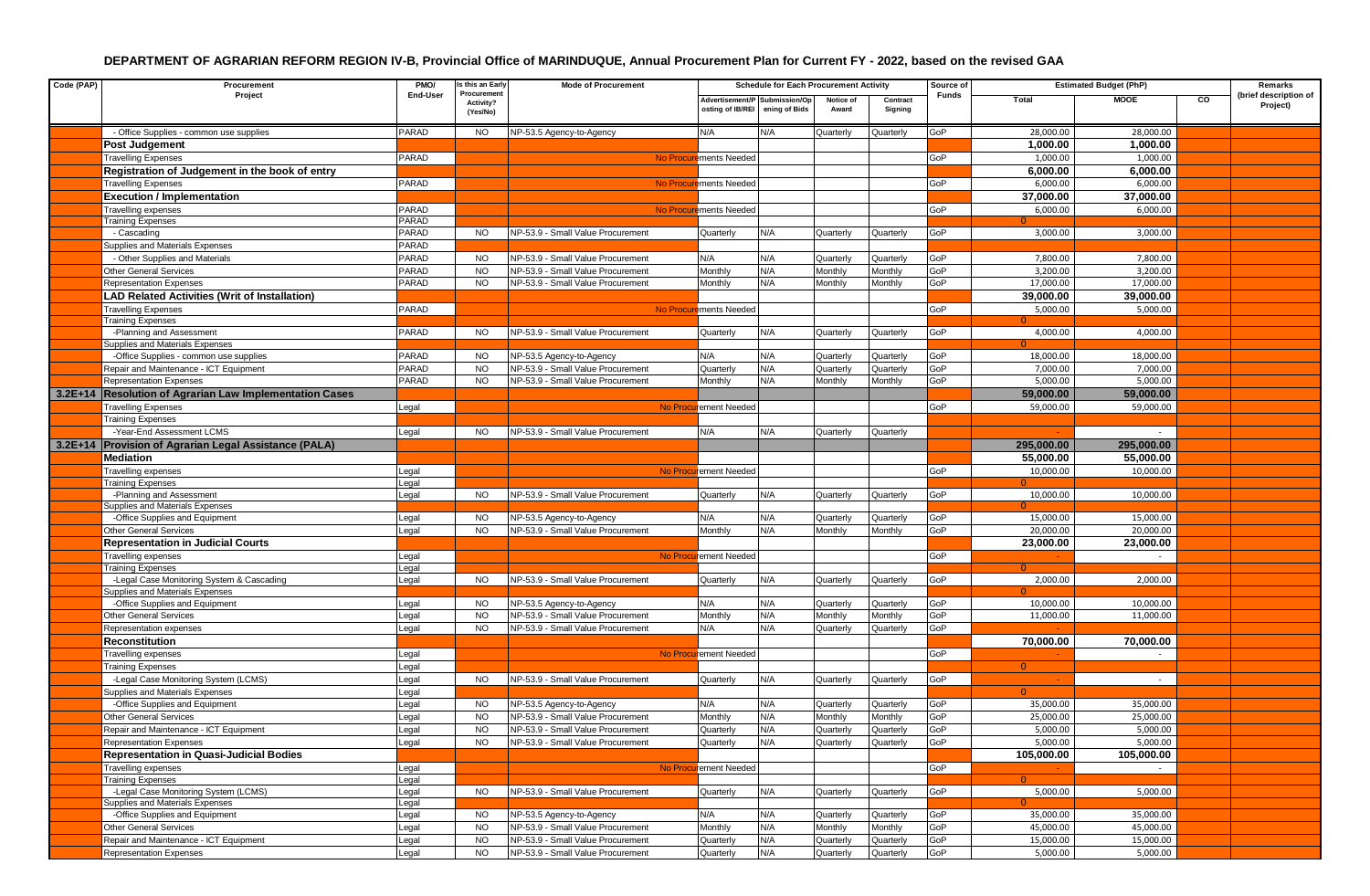| Code (PAP) | Procurement                                                                                                 | PMO/<br>s this an Early<br><b>Mode of Procurement</b><br><b>Schedule for Each Procurement Activity</b> |                                      |                                          | Source of                                                       | <b>Estimated Budget (PhP)</b> |                    |                     | Remarks      |              |              |    |                                   |
|------------|-------------------------------------------------------------------------------------------------------------|--------------------------------------------------------------------------------------------------------|--------------------------------------|------------------------------------------|-----------------------------------------------------------------|-------------------------------|--------------------|---------------------|--------------|--------------|--------------|----|-----------------------------------|
|            | Project                                                                                                     | End-User                                                                                               | Procurement<br>Activity?<br>(Yes/No) |                                          | Advertisement/P Submission/Op<br>osting of IB/REI ening of Bids |                               | Notice of<br>Award | Contract<br>Signing | <b>Funds</b> | Total        | <b>MOOE</b>  | co | (brief description of<br>Project) |
|            | <b>Other ALA Services (Non-Case Resolution)</b>                                                             |                                                                                                        |                                      |                                          |                                                                 |                               |                    |                     |              | 39,000.00    | 39,000.00    |    |                                   |
|            | <b>Travelling expenses</b>                                                                                  | Legal                                                                                                  |                                      |                                          | No Procurement Needed                                           |                               |                    |                     | GoP          |              |              |    |                                   |
|            | <b>Training Expenses</b>                                                                                    |                                                                                                        |                                      |                                          |                                                                 |                               |                    |                     |              |              |              |    |                                   |
|            | -Legal Case Monitoring System (LCMS) and Planning                                                           | Legal                                                                                                  | <b>NO</b>                            | NP-53.9 - Small Value Procurement        | Quarterly                                                       | N/A                           | Quarterly          | Quarterly           | GoP          | 10,000.00    | 10,000.00    |    |                                   |
|            | Supplies and Materials Expenses                                                                             |                                                                                                        |                                      |                                          |                                                                 |                               |                    |                     |              | $\Omega$     |              |    |                                   |
|            | -Office Supplies and Equipment                                                                              | Legal                                                                                                  | <b>NO</b>                            | VP-53.5 Agency-to-Agency                 | N/A                                                             | N/A                           | Quarterly          | Quarterly           | GoP          |              |              |    |                                   |
|            | Other General Services                                                                                      | Legal                                                                                                  | <b>NO</b>                            | <b>VP-53.9 - Small Value Procurement</b> | Monthly                                                         | N/A                           | Monthly            | Monthly             | GoP          | 27,000.00    | 27,000.00    |    |                                   |
|            | Repair and Maintenance - ICT Equipment                                                                      | Legal                                                                                                  | <b>NO</b>                            | NP-53.9 - Small Value Procurement        | Quarterly                                                       | N/A                           | Quarterly          | Quarterly           | GoP          | 2,000.00     | 2,000.00     |    |                                   |
|            | <b>Monitoring of Compliance to Granted Conversion -</b><br><b>DARPO</b>                                     |                                                                                                        |                                      |                                          |                                                                 |                               |                    |                     |              | 3,000.00     | 3,000.00     |    |                                   |
|            | Travelling expenses                                                                                         | Legal                                                                                                  |                                      |                                          | No Procurement Needed                                           |                               |                    |                     | GoP          |              |              |    |                                   |
|            | <b>Other General Services</b>                                                                               | Legal                                                                                                  | <b>NO</b>                            | NP-53.9 - Small Value Procurement        | Monthly                                                         | N/A                           | Monthly            | Monthly             | GoP          | 2,000.00     | 2,000.00     |    |                                   |
|            | Repair and Maintenance - ICT Equipment                                                                      | Legal                                                                                                  | <b>NO</b>                            | NP-53.9 - Small Value Procurement        | Quarterly                                                       | N/A                           | Quarterly          | Quarterly           | GoP          | 1.000.00     | 1,000.00     |    |                                   |
|            | Agrarian Reform Beneficiaries Development and                                                               |                                                                                                        |                                      |                                          |                                                                 |                               |                    |                     |              |              |              |    |                                   |
| $3.3E+14$  | <b>Sustainability Program</b>                                                                               |                                                                                                        |                                      |                                          |                                                                 |                               |                    |                     |              | 3,720,000.00 | 3,720,000.00 |    |                                   |
|            | <b>TRAVELLING EXPENSES</b>                                                                                  |                                                                                                        |                                      |                                          |                                                                 |                               |                    |                     |              | 388,000.00   | 388,000.00   |    |                                   |
|            | Supervision and Management for effective delivery of                                                        |                                                                                                        |                                      |                                          |                                                                 |                               |                    |                     |              |              |              |    |                                   |
|            | 3.3E+14 Support Services                                                                                    |                                                                                                        |                                      |                                          |                                                                 |                               |                    |                     |              | 90,000.00    | 90,000.00    |    |                                   |
|            | Conduct of IT-Enabled Maturity Assessment (ITEMA)                                                           | PBDD                                                                                                   |                                      |                                          | No Procurement Needed                                           |                               |                    |                     | GoP          | 30,000.00    | 30,000.00    |    |                                   |
|            | Monitoring of Infra previously completed and turned-over to LGUs                                            | PBDD                                                                                                   |                                      |                                          | No Procurement Needed                                           |                               |                    |                     | GoP          |              |              |    |                                   |
|            | Supervision, Management, Monitoring and Evaluation                                                          | PBDD                                                                                                   |                                      |                                          | No Procurement Needed                                           |                               |                    |                     | GoP          | 60,000.00    | 60,000.00    |    |                                   |
|            | 3.3E+14 Social Infrastructure Building                                                                      |                                                                                                        |                                      |                                          | No Procurement Needed                                           |                               |                    |                     | GoP          | 128,000.00   | 128,000.00   |    |                                   |
|            | Conduct of capacity building                                                                                | PBDD                                                                                                   |                                      |                                          | No Procurement Needed                                           |                               |                    |                     | GoP          | 55,000.00    | 55,000.00    |    |                                   |
|            | New ARB members recruit                                                                                     | PBDD                                                                                                   |                                      |                                          | No Procurement Needed                                           |                               |                    |                     | GoP          | 43,000.00    | 43,000.00    |    |                                   |
|            | <b>ARB Organizing</b>                                                                                       | PBDD                                                                                                   |                                      |                                          | No Procurement Needed                                           |                               |                    |                     | GoP          | 20,000.00    | 20,000.00    |    |                                   |
|            | New members for ARBO organized                                                                              | PBDD                                                                                                   |                                      |                                          | No Procurement Needed                                           |                               |                    |                     | GoP          | 10,000.00    | 10,000.00    |    |                                   |
|            | <b>Enterprise Development, Economic and Physical</b>                                                        |                                                                                                        |                                      |                                          |                                                                 |                               |                    |                     |              |              |              |    |                                   |
|            | 3.3E+14 Infrastructure Support (EDEPIS)                                                                     |                                                                                                        |                                      |                                          |                                                                 |                               |                    |                     |              | 150,000.00   | 150,000.00   |    |                                   |
|            | Village Level Farms-focused Enterprise Development (VLFED)                                                  | PBDD                                                                                                   |                                      |                                          | No Procurement Needed                                           |                               |                    |                     | GoP          | 40,000.00    | 40,000.00    |    |                                   |
|            | LINKSFARM                                                                                                   | PBDD                                                                                                   |                                      |                                          | No Procurement Needed                                           |                               |                    |                     | GoP          | 40,000.00    | 40,000.00    |    |                                   |
|            | Marketing Assistance                                                                                        | PBDD                                                                                                   |                                      |                                          | No Procurement Needed                                           |                               |                    |                     | GoP          | 30,000.00    | 30,000.00    |    |                                   |
|            | Provision of Credit and Microfinance Services                                                               | PBDD                                                                                                   |                                      |                                          | No Procurement Needed                                           |                               |                    |                     | GoP          | 40,000.00    | 40,000.00    |    |                                   |
|            | 3.3E+14 Climate Resilient Farm Productivity Support                                                         |                                                                                                        |                                      |                                          |                                                                 |                               |                    |                     |              | 20,000.00    | 20,000.00    |    |                                   |
|            | Sustainable Livelihood Support                                                                              | PBDD                                                                                                   |                                      |                                          | No Procurement Needed                                           |                               |                    |                     | GoP          | 10,000.00    | 10,000.00    |    |                                   |
|            | Major Crop Based Block Farming                                                                              | PBDD                                                                                                   |                                      |                                          | No Procurement Needed                                           |                               |                    |                     | GoP          | 10,000.00    | 10,000.00    |    |                                   |
|            | <b>TRAINING EXPENSES (Procurement of Meals)</b>                                                             |                                                                                                        |                                      |                                          |                                                                 |                               |                    |                     |              | 536,000.00   | 536,000.00   |    |                                   |
|            | Supervision and Management for effective delivery of                                                        |                                                                                                        |                                      |                                          |                                                                 |                               |                    |                     |              |              |              |    |                                   |
|            | 3.3E+14 Support Services                                                                                    |                                                                                                        |                                      |                                          |                                                                 |                               |                    |                     |              | 87,000.00    | 87,000.00    |    |                                   |
|            | Conduct of IT-Enabled Maturity Assessment (ITEMA)                                                           | PBDD                                                                                                   | <b>NO</b>                            | NP-53.9 - Small Value Procurement        | N/A                                                             | N/A                           | 18-Jul-22          | 19-Jul-22 GoP       |              | 30,000.00    | 30,000.00    |    |                                   |
|            | Supervision, Management, Monitoring and Evaluation                                                          | PBDD                                                                                                   | <b>NO</b>                            | NP-53.9 - Small Value Procurement        | N/A                                                             | N/A                           | 28-Jan-22          | 28-Jan-22 GoP       |              | 57,000.00    | 57,000.00    |    |                                   |
|            | Conduct of Year end PBD Assessment and Planning Workshop                                                    | PBDD                                                                                                   | <b>NO</b>                            | NP-53.9 - Small Value Procurement        | N/A                                                             | N/A                           |                    |                     | GoP          |              |              |    |                                   |
|            | 3.3E+14 Social Infrastructure Building (SIB)                                                                |                                                                                                        |                                      |                                          |                                                                 |                               |                    |                     |              | 213,000.00   | 213,000.00   |    |                                   |
|            | Conduct of Capacity building on Organizational Building and<br>Management/Governance related activities     | PBDD                                                                                                   | <b>NO</b>                            | NP-53.9 - Small Value Procurement        | N/A                                                             | N/A                           | 17-Jan-22          | 18-Jan-22 GoP       |              | 208,000.00   | 208,000.00   |    |                                   |
|            | ARBO Organizing                                                                                             | PBDD                                                                                                   | <b>NO</b>                            | NP-53.9 - Small Value Procurement        | N/A                                                             | N/A                           | 07-Feb-22          | 09-Feb-22 GoP       |              | 5,000.00     | 5,000.00     |    |                                   |
|            | 3.3E+14 Enterprise Development and Economic Support                                                         |                                                                                                        |                                      |                                          |                                                                 |                               |                    |                     |              | 218,000.00   | 218,000.00   |    |                                   |
|            | <b>Product Development Services</b>                                                                         |                                                                                                        |                                      |                                          |                                                                 |                               |                    |                     |              | 15,000.00    | 15,000.00    |    |                                   |
|            | Development of Products/ Services                                                                           | PBDD                                                                                                   | <b>NO</b>                            | NP-53.9 - Small Value Procurement        | N/A                                                             | N/A                           | 12-Apr-22          | 14-Apr-22 GoP       |              | 15,000.00    | 15,000.00    |    |                                   |
|            | Village Level Farms-focused Enterprise Development (VLFED)                                                  |                                                                                                        |                                      |                                          |                                                                 |                               |                    |                     |              | 25,000.00    | 25,000.00    |    |                                   |
|            | <b>Sustainability Trainings</b>                                                                             | PBDD                                                                                                   | <b>NO</b>                            | NP-53.9 - Small Value Procurement        | N/A                                                             | N/A                           | 09-Feb-22          | 10-Feb-22 GoP       |              | 25,000.00    | 25,000.00    |    |                                   |
|            | <b>PBD Lawyering</b>                                                                                        |                                                                                                        |                                      |                                          |                                                                 |                               |                    |                     |              | 10,000.00    | 10,000.00    |    |                                   |
|            | Conduct of 2 Batches of Training/Seminar on Laws Contract & Obligation                                      |                                                                                                        |                                      |                                          |                                                                 |                               |                    |                     |              |              |              |    |                                   |
|            | cum Coaching Mentoring Session/ Contract Negotiation /Contract                                              |                                                                                                        |                                      |                                          |                                                                 |                               |                    |                     |              |              |              |    |                                   |
|            | Finalization & Signing                                                                                      | PBDD                                                                                                   | <b>NO</b>                            | NP-53.9 - Small Value Procurement        | N/A                                                             | N/A                           | 15-Mar-22          | 16-Mar-22 GoP       |              | 10,000.00    | 10,000.00    |    |                                   |
|            | <b>Farm Business School (FBS)</b><br>Conduct of 25 Session on Farm Business School Training, Process Review |                                                                                                        |                                      |                                          |                                                                 |                               |                    |                     |              | 80,000.00    | 80,000.00    |    |                                   |
|            | Coaching and Mentoring                                                                                      | PBDD                                                                                                   | <b>NO</b>                            | NP-53.9 - Small Value Procurement        | N/A                                                             | N/A                           | 08-Feb-22          | 09-Feb-22 GoP       |              | 80,000.00    | 80,000.00    |    |                                   |
|            | <b>LINKSFARM</b>                                                                                            |                                                                                                        |                                      |                                          |                                                                 |                               |                    |                     |              | 58,000.00    | 58,000.00    |    |                                   |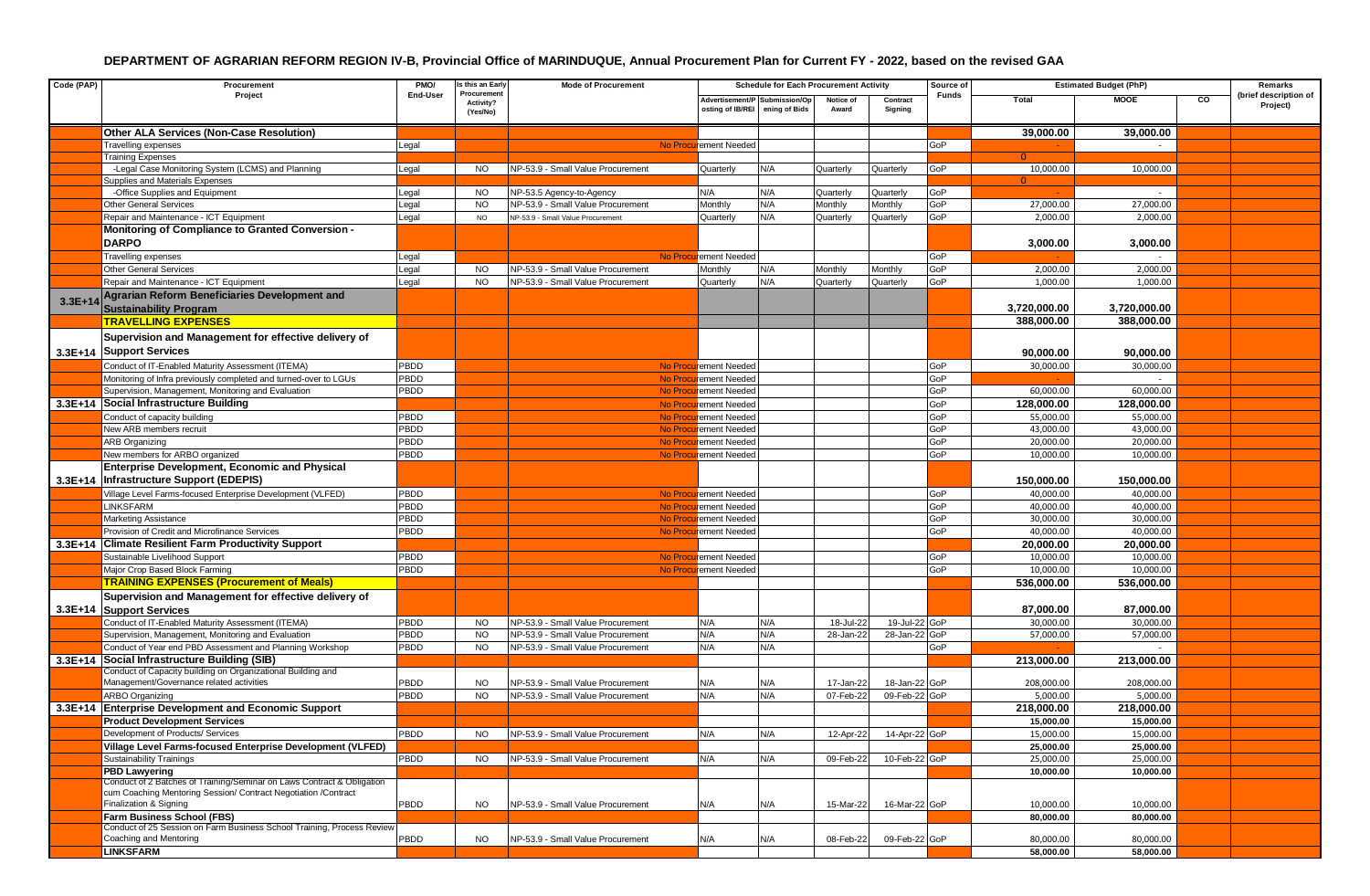| Code (PAP) | Procurement<br>Project                                                                                  | PMO/<br>End-User | s this an Early                      | <b>Mode of Procurement</b>        | <b>Schedule for Each Procurement Activity</b>                   |           |                    |                     |              | Source of<br><b>Estimated Budget (PhP)</b> |                         |    | Remarks                           |
|------------|---------------------------------------------------------------------------------------------------------|------------------|--------------------------------------|-----------------------------------|-----------------------------------------------------------------|-----------|--------------------|---------------------|--------------|--------------------------------------------|-------------------------|----|-----------------------------------|
|            |                                                                                                         |                  | Procurement<br>Activity?<br>(Yes/No) |                                   | Advertisement/P Submission/Op<br>osting of IB/REI ening of Bids |           | Notice of<br>Award | Contract<br>Signing | <b>Funds</b> | Total                                      | <b>MOOE</b>             | CO | (brief description of<br>Project) |
|            | Product Supply Organizing / Collective Marketing and Farmer's training                                  | PBDD             | NO.                                  | NP-53.9 - Small Value Procurement | N/A                                                             | N/A       | 01-Mar-22          | 01-Mar-22 GoP       |              | 58,000.00                                  | 58,000.00               |    |                                   |
|            | <b>Provision of Credit and Microfinance</b>                                                             |                  |                                      |                                   |                                                                 |           |                    |                     |              | 30,000.00                                  | 30,000.00               |    |                                   |
|            | Conduct of Provincewide Seminar on DAR Credit Programs and<br>Microfinance Services                     | PBDD             | <b>NO</b>                            | NP-53.9 - Small Value Procurement | N/A                                                             | N/A       | 22-Mar-22          | 24-Mar-22 GoP       |              | 30,000.00                                  | 30,000.00               |    |                                   |
|            | 3.3E+14 Climate Resilient Farm Productivity Support Project                                             |                  |                                      |                                   |                                                                 |           |                    |                     |              |                                            |                         |    |                                   |
|            |                                                                                                         |                  |                                      |                                   |                                                                 |           |                    |                     |              | 18,000.00                                  | 18,000.00<br>7,000.00   |    |                                   |
|            | <b>Sustainable Livelihood Support</b><br><b>Major Crop Based Block Farming</b>                          |                  |                                      |                                   |                                                                 |           |                    |                     |              | 7,000.00<br>8,000.00                       | 8,000.00                |    |                                   |
|            | <b>WASH Focused Enterprises</b>                                                                         |                  |                                      |                                   |                                                                 |           |                    |                     |              | 3,000.00                                   | 3,000.00                |    |                                   |
|            | Training on Swine Production                                                                            | <b>PBDD</b>      | NO.                                  | NP-53.9 - Small Value Procurement | N/A                                                             | N/A       | 08-Mar-22          | 08-Mar-22 GoP       |              | 3,000.00                                   | 3,000.00                |    |                                   |
|            | <b>Supplies and Materials Expenses</b>                                                                  |                  |                                      |                                   |                                                                 |           |                    |                     |              | 140,000.00                                 | 140.000.00              |    |                                   |
|            | Supervision and Management for effective delivery of                                                    |                  |                                      |                                   |                                                                 |           |                    |                     |              |                                            |                         |    |                                   |
|            | 3.3E+14 Support Services                                                                                |                  |                                      |                                   |                                                                 |           |                    |                     |              | 23,000.00                                  | 23,000.00               |    |                                   |
|            | Common Use Supplies and Equipments Available at PS-DBM                                                  | PBDD             | NO.                                  | NP-53.5 Agency-to-Agency          | N/A                                                             | N/A       | Quarterly          | Quarterly           | GoP          | 23,000.00                                  | 23,000.00               |    |                                   |
|            | 3.3E+14 Social Infrastructure Building (SIB)                                                            |                  |                                      |                                   |                                                                 |           |                    |                     |              | 20,000.00                                  | 20,000.00               |    |                                   |
|            | Common Use Supplies and Equipments Available at PS-DBM                                                  | <b>PBDD</b>      | <b>NO</b>                            | NP-53.5 Agency-to-Agency          | N/A                                                             | N/A       | Quarterly          | Quarterly           | GoP          | 20,000.00                                  | 20,000.00               |    |                                   |
|            | 3.3E+14 Enterprise Development and Economic Support                                                     |                  |                                      |                                   |                                                                 |           |                    |                     |              | 77,000.00                                  | 77,000.00               |    |                                   |
|            | Common Use Supplies and Equipments Available at PS-DBM                                                  | PBDD             | <b>NO</b>                            | NP-53.5 Agency-to-Agency          | N/A                                                             | N/A       | Quarterly          | Quarterly           | GoP          | 50,000.00                                  | 50,000.00               |    |                                   |
|            | Other Supplies and Materials - Marketing Assistance                                                     | PBDD             | <b>NO</b>                            | NP-53.9 - Small Value Procurement | N/A                                                             | N/A       | Quarterly          | Quarterly           | GoP          | 27,000.00                                  | 27,000.00               |    |                                   |
|            | 3.3E+14 Climate Resilient Farm Productivity Support Project                                             |                  |                                      |                                   |                                                                 |           |                    |                     |              | 20,000.00                                  | 20,000.00               |    |                                   |
|            | Common Use Supplies and Equipments Available at PS-DBM                                                  | PBDD             | <b>NO</b>                            | NP-53.5 Agency-to-Agency          | N/A                                                             | N/A       | Quarterly          | Quarterly           | GoP          | 20,000.00                                  | 20,000.00               |    |                                   |
|            | <b>FINANCIAL SUBSIDY</b>                                                                                |                  |                                      |                                   |                                                                 |           |                    |                     |              | 1,925,000.00                               | 1,925,000.00            |    |                                   |
|            | Provision of Agricultural Extension Services and Farm Input<br><b>Support</b>                           |                  |                                      |                                   |                                                                 |           |                    |                     |              | 441,000.00                                 | 441,000.00              |    |                                   |
|            | 3.3E+14 Climate Resilient Farm Productivity Support Project                                             |                  |                                      |                                   |                                                                 |           |                    |                     |              | 441,000.00                                 | 441,000.00              |    |                                   |
|            | <b>Sustainable Livelihood Support</b>                                                                   |                  |                                      |                                   |                                                                 |           |                    |                     |              |                                            |                         |    |                                   |
|            | Procurement of Farm Production Inputs/Tools                                                             | <b>PBDD</b>      | NO.                                  | NP-53.9 - Small Value Procurement | 07-Mar-22                                                       | 14-Mar-22 | 21-Mar-22          | 21-Mar-22 GoP       |              | 208,000.00                                 | 208,000.00              |    |                                   |
|            | Maior Crop Based Block Farming                                                                          |                  |                                      |                                   |                                                                 |           |                    |                     |              |                                            |                         |    |                                   |
|            | Procurement of Farm Production Inputs/Tools                                                             | PBDD             | NO.                                  | NP-53.9 - Small Value Procurement | 07-Mar-22                                                       | 14-Mar-22 | 21-Mar-22          | 21-Mar-22 GoP       |              | 208,000.00                                 | 208,000.00              |    |                                   |
|            | WASH Focused Enterprise/Livelihood (Community Potable Water,<br>Sanitation and Hygiene)                 | PBDD             | <b>NO</b>                            | NP-53.9 - Small Value Procurement | N/A                                                             | N/A       | 25-Apr-22          | 25-Apr-22 GoP       |              | 25,000.00                                  | 25,000.00               |    |                                   |
|            | Provision of Farm Machinery Equipment and Facilities (Hard Component)                                   |                  |                                      |                                   |                                                                 |           |                    |                     |              | 1,264,000.00                               | 1,264,000.00            |    |                                   |
|            | 3.3E+14 Climate Resilient Farm Productivity Support Project<br>Sustainable Livelihood Support           |                  |                                      |                                   |                                                                 |           |                    |                     |              | 1,264,000.00                               | 1,264,000.00            |    |                                   |
|            | Procurement of Farm Production Machinery Equipment                                                      | PBDD             | NO.                                  | NP-53.9 - Small Value Procurement | 06-Jun-22                                                       | 13-Jul-22 | 20-Jul-22          | 20-Jul-22 GoP       |              | 400,000.00                                 | 400,000.00              |    |                                   |
|            | Major Crop Based Block Farming                                                                          |                  |                                      |                                   |                                                                 |           |                    |                     |              |                                            |                         |    |                                   |
|            | Procurement of Farm Production Machinery Equipment                                                      | <b>PBDD</b>      | NO.                                  | NP-53.9 - Small Value Procurement | 06-Jun-22                                                       | 13-Jul-22 | 20-Jul-2           | 20-Jul-22 GoP       |              | 800,000.00                                 | 800,000.00              |    |                                   |
|            | <b>CP-WASH</b>                                                                                          |                  |                                      |                                   |                                                                 |           |                    |                     |              |                                            |                         |    |                                   |
|            | Procurement of Construction Materials and Installation of Facilities                                    | PBDD             | NO.                                  | NP-53.9 - Small Value Procurement | N/A                                                             | N/A       | 27-Jul-22          | 30-Jul-22 GoP       |              | 64,000.00<br>220,000.00                    | 64,000.00<br>220,000.00 |    |                                   |
|            | Provision of other Equipment and Starter Kits                                                           |                  |                                      |                                   |                                                                 |           |                    |                     |              |                                            |                         |    |                                   |
|            | 3.3E+14 Enterprise Development and Economic Support<br><b>Products and Services Developed</b>           |                  |                                      |                                   |                                                                 |           |                    |                     |              | 220,000.00                                 | 220,000.00              |    |                                   |
|            | Procurement of Starter Kits for the Enterprises Developed                                               | PBDD             | <b>NO</b>                            | NP-53.9 - Small Value Procurement | N/A                                                             | N/A       |                    |                     | GoP          |                                            | $\sim$                  |    |                                   |
|            | Village Level Farms-focused Enterprise Development (VLFED)                                              |                  |                                      |                                   |                                                                 |           |                    |                     |              |                                            |                         |    |                                   |
|            | Procurement of Starter Kits for the Enhancement and Development of                                      |                  |                                      |                                   |                                                                 |           |                    |                     |              |                                            |                         |    |                                   |
|            | Product                                                                                                 | <b>PBDD</b>      | <b>NO</b>                            | NP-53.9 - Small Value Procurement | N/A                                                             | N/A       | 22-Mar-22          | 24-Mar-22 GoP       |              | 30,000.00                                  | 30,000.00               |    |                                   |
|            | <b>LINKSFARMM - Procurement of Starter Kits</b>                                                         | PBDD             | <b>NO</b>                            | NP-53.9 - Small Value Procurement | N/A                                                             | N/A       | 22-Jun-22          | 24-Jun-22 GoP       |              | 170,000.00                                 | 170,000.00              |    |                                   |
|            | <b>Farm Business School (FBS)</b>                                                                       | PBDD             | <b>NO</b>                            | NP-53.9 - Small Value Procurement | N/A                                                             | N/A       | 22-Jun-22          | 24-Jun-22 GoP       |              | 20,000.00                                  | 20,000.00               |    |                                   |
|            | <b>TRANSPORTATION EXPENSES</b>                                                                          |                  |                                      |                                   |                                                                 |           |                    |                     |              | 327.000.00                                 | 327.000.00              |    |                                   |
|            | <b>Provision for Vehicle Rental</b>                                                                     |                  |                                      |                                   |                                                                 |           |                    |                     |              |                                            |                         |    |                                   |
|            | 3.3E+14 Social Infrastructure Building (SIB)                                                            |                  |                                      |                                   |                                                                 |           |                    |                     |              | 63,000.00                                  | 63,000.00               |    |                                   |
|            | Conduct of Capacity building on Organizational Building and<br>Management/Governance related activities | PBDD             | <b>NO</b>                            | NP-53.9 - Small Value Procurement | N/A                                                             | N/A       | 01-Mar-22          | 04-Mar-22 GoP       |              | 63,000.00                                  | 63,000.00               |    |                                   |
|            | 3.3E+14 Enterprise Development and Economic Support                                                     |                  |                                      |                                   |                                                                 |           |                    |                     |              | 164,000.00                                 | 164,000.00              |    |                                   |
|            | Products and Services Developed                                                                         | <b>PBDD</b>      | <b>NO</b>                            | NP-53.9 - Small Value Procurement | N/A                                                             | N/A       | 04-Apr-22          | 05-Apr-22 GoP       |              | 6,000.00                                   | 6,000.00                |    |                                   |
|            | Village Level Farms-focused Enterprise Development (VLFED)                                              | <b>PBDD</b>      | <b>NO</b>                            | NP-53.9 - Small Value Procurement | N/A                                                             | N/A       | 04-Apr-22          | 05-Apr-22 GoP       |              | 50,000.00                                  | 50,000.00               |    |                                   |
|            | PBD Lawyering                                                                                           | <b>PBDD</b>      | <b>NO</b>                            | NP-53.9 - Small Value Procurement | N/A                                                             | N/A       | 04-Apr-22          | 05-Apr-22 GoP       |              | 8,000.00                                   | 8,000.00                |    |                                   |
|            | LINKSFARMM                                                                                              | <b>PBDD</b>      | <b>NO</b>                            | NP-53.9 - Small Value Procurement | N/A                                                             | N/A       | 04-Apr-22          | 05-Apr-22 GoP       |              | 70,000.00                                  | 70,000.00               |    |                                   |
|            | Marketing Assistance                                                                                    | PBDD             | <b>NO</b>                            | NP-53.9 - Small Value Procurement | N/A                                                             | N/A       | Quarterly          | Quarterly           | GoP          | 30,000.00                                  | 30,000.00               |    |                                   |
|            | 3.3E+14 Climate Resilient Farm Productivity Support Project                                             |                  |                                      |                                   |                                                                 |           |                    |                     |              | 100,000.00                                 | 100,000.00              |    |                                   |